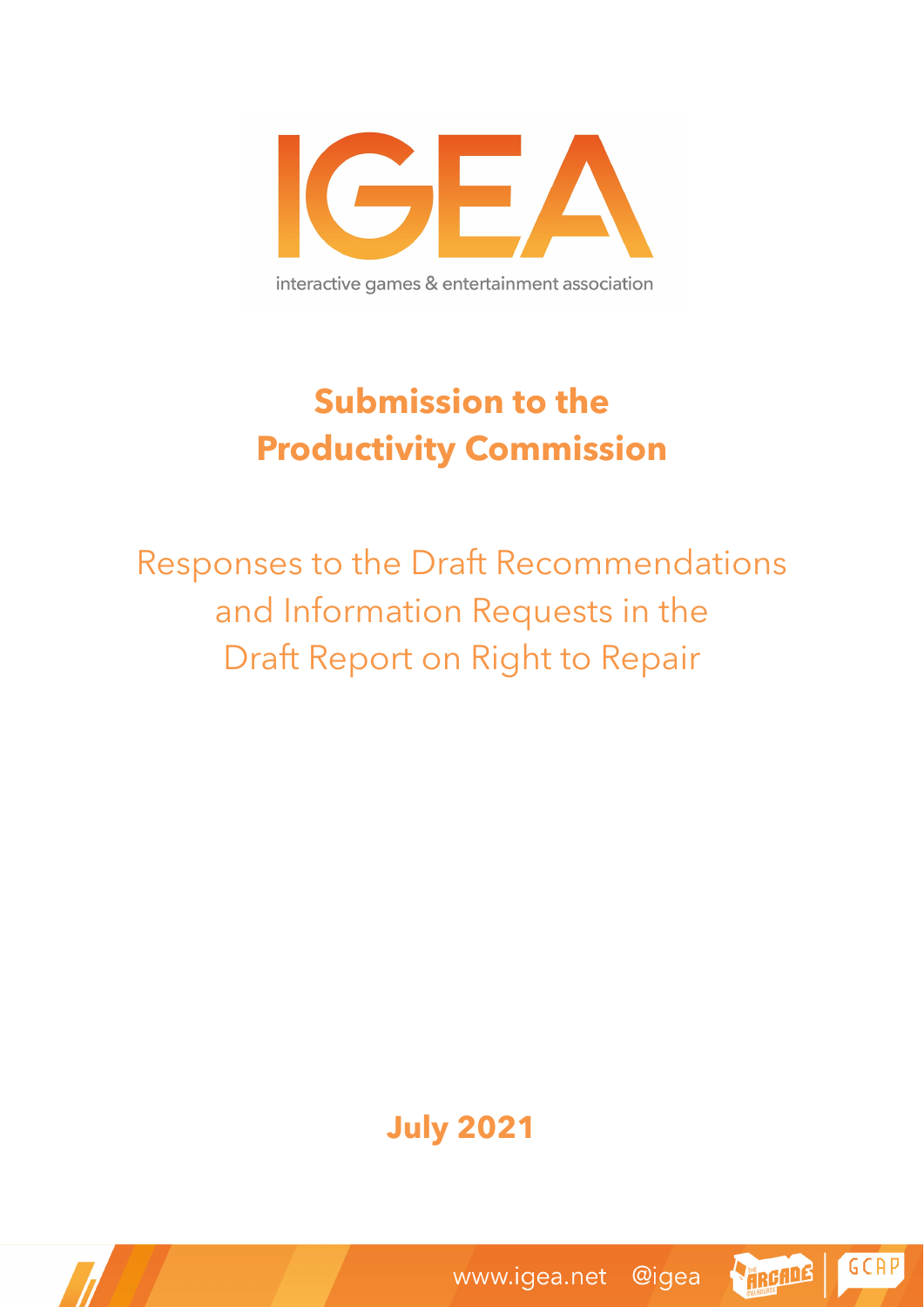

## **Table of contents**

| <b>Responses to the Draft Recommendations</b>            | $\overline{\mathbf{2}}$ |
|----------------------------------------------------------|-------------------------|
| <b>Draft Recommendation 3.1</b> Draft Recommendation 3.1 |                         |
| Draft Recommendation 3.2                                 | 4                       |
| <u>Draft Recommendation 3.3</u>                          | 4                       |
| <u>Draft Recommendation 4.1</u>                          | 4                       |
| <b>Draft Recommendation 4.2</b>                          | 5                       |
| <b>Draft Recommendation 7.1</b>                          | 5                       |
| <b>Responses to the Information Requests</b>             |                         |
| Information Request 3.1                                  |                         |
| Information Request 4.1                                  | 9                       |
| <b>Information Request 4.2</b>                           | 10                      |
| <b>Information Request 4.3</b>                           | 11                      |
| Information Request 5.1                                  | 12                      |
| <b>Information Request 6.1</b>                           | 14                      |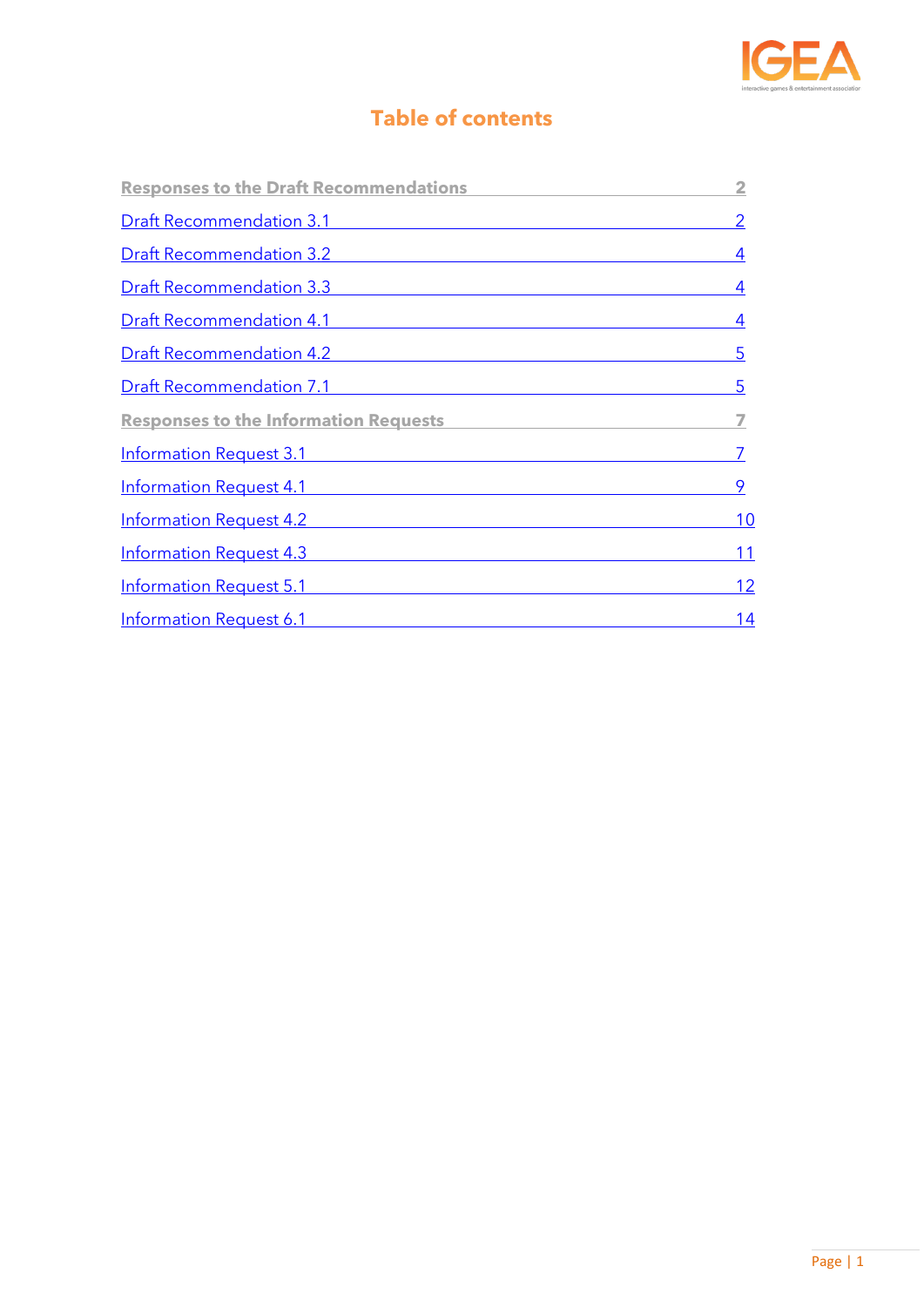

### <span id="page-2-0"></span>**Responses to Draft Recommendations**

#### <span id="page-2-1"></span>**Draft Recommendation 3.1 - Guidance on reasonable durability of products**

*The Australian Competition and Consumer Commission (ACCC) should develop and publish estimates of the minimum expected durability for products within major categories of common household products.*

*The estimates would be a guide only to support application of the acceptable quality consumer guarantee in section 54 of the Australian Consumer Law. It could use ranges to take into account lower and higher value products in each category.*

*The ACCC guidance should be developed in consultation with State and Territory consumer law regulators, consumer groups and business groups representing product suppliers and manufacturers, and should be updated over time.*

#### Response to Draft Recommendation

We do not support this draft recommendation as far as it relates to video game consoles and devices.

While we recognise the intention of DR3.1 and its potential benefits in principle, such as to provide more clarity to stakeholders about the duration of some consumer guarantees, we see significant risks in its implementation, as least in relation to our sector.

Unlike products like toasters or fridges, which tend to be fairly homogenous, there can be significant differences from one model of gaming device to another, from design and price point to how they are played, with these differences often seen as defining features. For example, while some consoles are simply connected to the TV, others can also be handheld, with the latter likely to experience far more handling. These differences may be so significant that even providing a minimum expected durability over a range of years could be difficult, or would be so broad that it becomes meaningless to consumers.

We note that DR3.1 only calls for the ACCC to provide guidance in relation to "*products within categories of common household products*". We therefore recommend that should DR3.1 be kept in the final report, that the Commission specify that these categories be precise, targeted, and limited to products that have been the subject of substantial complaints. As the draft report makes it clear that video game devices have not been subject to substantial complaints regarding their life span, we would not expect our sector to be included in these categories.

Should DR3.1 be kept in the final report, we also make the following further specific suggestions for the Commission to include:

• In its recommendation, the Commission should make suggestions around what the targeted "*products within categories of common household products*" should likely include. The identification of these products should be evidence-based and reflect products for which complaints of short duration or life span have been received or are known. The recommendation should direct the ACCC to be very clear in its guidance about the products to which the guidance relates. In order words, the categories should be described with specificity in terms of what products are covered by any regulatory requirements.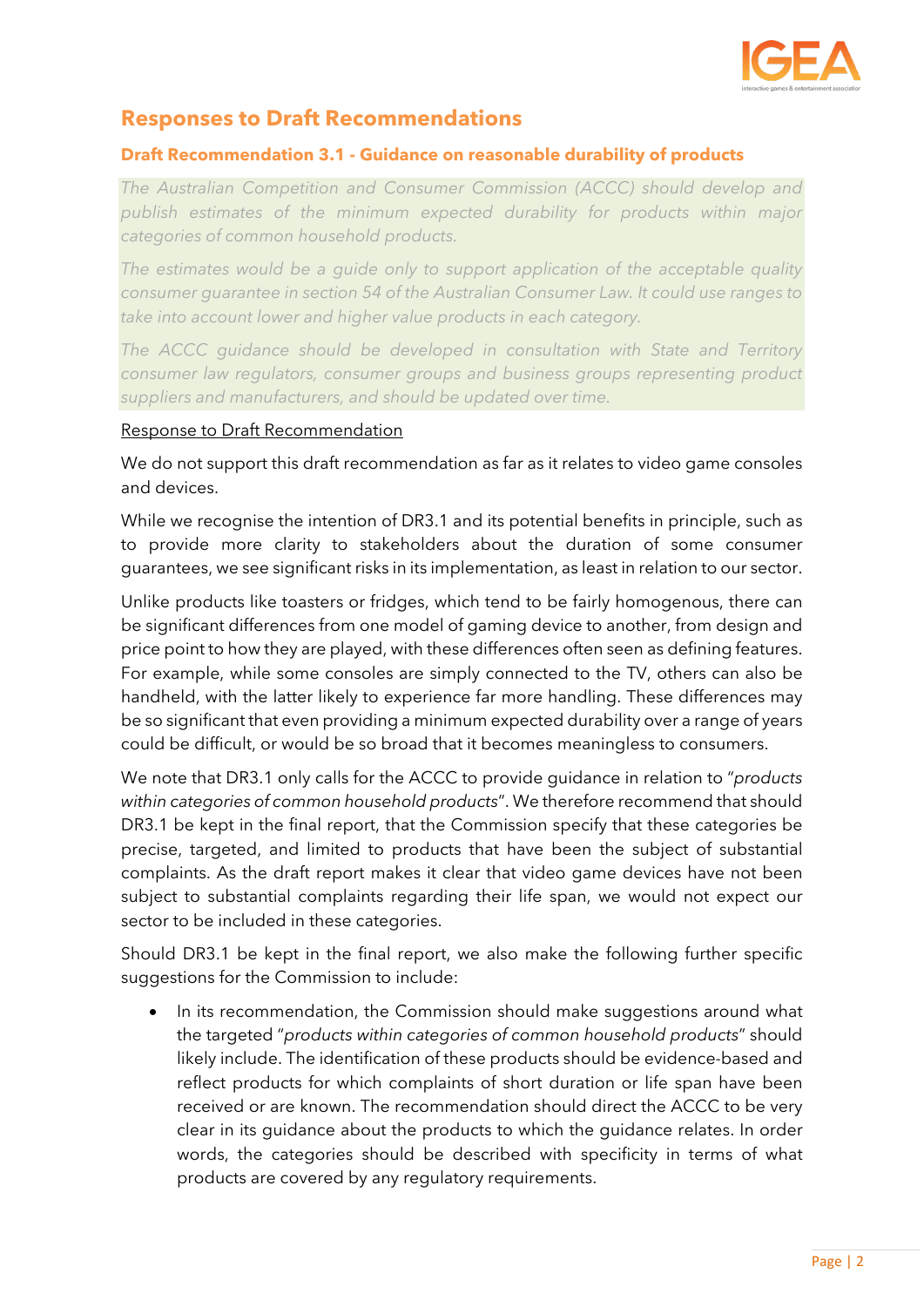

- The recommendation should specify that the lower or upper minimum expected durability of products should not be determined solely by product value, which we believe is an overly simplistic approach. The fact that a product is more costly does not necessarily mean that it will be more durable. A product may cost more because it has more features or a more desirable aesthetic, factors that are unrelated to durability. To use a related analogy, section 54 of the Australian Consumer Law outlines several factors for determining whether a good is of acceptability quality, of which price is only one factor.
- The recommendation should state that the ACCC guidance clarify that estimates of minimum expected durability do not extend to ordinary wear and tear, reasonable maintenance, or the replacement of consumables or other parts that are designed to be replaced periodically (eg. the replacement of spare bulbs or toner cartridges).
- The recommendation should also state that the ACCC quidance clarify that its estimates are an indicative guide only and that the fact that a particular item requires repair or replacement earlier than its minimum expected durability does not necessarily mean that the particular item is defective or has a fault. Consumer usage of various devices will vary: some devices will be subject to significant usage and other devices may receive only sporadic use. Exact usage factors will vary and will impact device durability. In other words, the guidance must not create an expectation that minimum expected durability is a rule rather than a very general reference point.
- Similarly, the recommendation should also require any ACCC guidance to be accompanied by a description of non-exhaustive circumstances where a product may not necessarily last as long as the expected durability range. As a minimum, this should include higher than average use and incorrect use, while other factors listed could include outdoor use, unintended use, commercial use, incorrect power supply use, tampering, and the use of counterfeit or low quality spare parts or consumables.
- The recommendation should require that the ACCC quidance, where possible and appropriate, differentiate between parts of an item that may have different expected durability ranges, or provide exceptions for certain parts of a product. For example, a TV remote would not be expected to last as long as the main TV unit without repair or replacement.
- In the recommendation, the Commission should avoid the word 'durability', which may be misconstrued by consumers to mean physical toughness (eg. ability to withstand being dropped). Instead, terminology like 'lasting' or similar meaning may more clearly and accurately conveys a message around how long an item is expected to remain functional.
- The recommendation should require, and not just create an expectation, that the ACCC guidance be developed in close consultation with affected industries.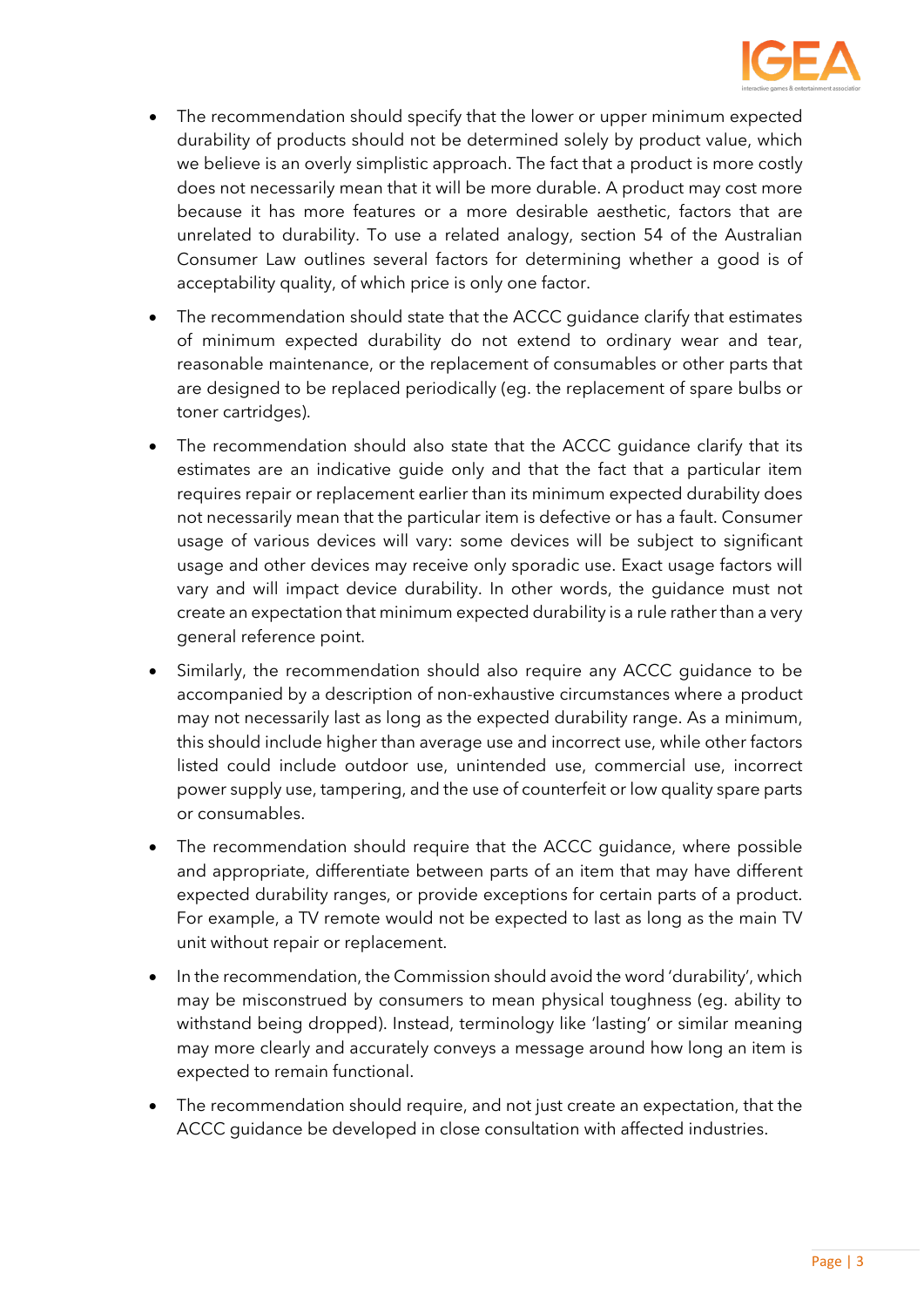

#### <span id="page-4-0"></span>**Draft Recommendation 3.2 – Powers for regulators to enforce guarantees**

*State and Territory Governments should introduce alternative dispute resolution mechanisms to better resolve complaints about the consumer guarantees, such as compulsory conciliation or direction powers (as are used in South Australia and New South Wales). To inform the most effective design and use of any alternative dispute resolution mechanism, appropriate cost-benefit analysis and sufficient regulator resourcing would be required prior to implementation*

#### Response to Draft Recommendation

We note this draft recommendation.

We have received advice from some of our members that many consumers do not seem to have a strong awareness of existing complaint resolution procedures, and that there is confusion around the role of the ACCC and state and territory fair trading bodies. We suggest that if DR3.2 is kept in the final report, it should also include a recommendation for strong public messaging to accompany any new alternative dispute resolution mechanisms. Any new alternative dispute resolution process should also be accompanied by appropriate and accessible appeal or review mechanisms.

#### <span id="page-4-1"></span>**Draft Recommendation 3.3 – Enabling a super complaints process**

*The Australian Government should enable designated consumer groups to lodge 'super complaints' on systemic issues associated with access to consumer guarantees, with the complaints to be fast tracked and responded to by the Australian Competition and Consumer Commission (ACCC).* 

*The Australian Government should design the super complaints system in consultation with the ACCC, relevant State and Territory regulators and consumer groups. The system should be underpinned by sound operational principles — including criteria for the assignment (or removal) of designated consumer bodies, evidentiary requirements to support a complaint, and the process and time period by which the ACCC should respond.*

#### Response to Draft Recommendation

We note this draft recommendation.

Should DR3.3 be kept in the final report, we suggest that this recommendation be amended to clarify that the criteria for the assignment or removal of designated consumer groups should be sufficiently robust so as to only allow for genuine consumer groups and prevent non-legitimate or vexatious agents from being endorsed.

#### <span id="page-4-2"></span>**Draft Recommendation 4.1 – Evaluate motor vehicle information sharing scheme**

*The Australian Government should evaluate the Motor Vehicle Service and Repair Information Sharing Scheme that is designed to improve access to repair information, once it has been in operation for three years.* 

*The evaluation should focus on compliance with the scheme, the costs imposed on manufacturers, the benefits to independent repairers and consumers, and any*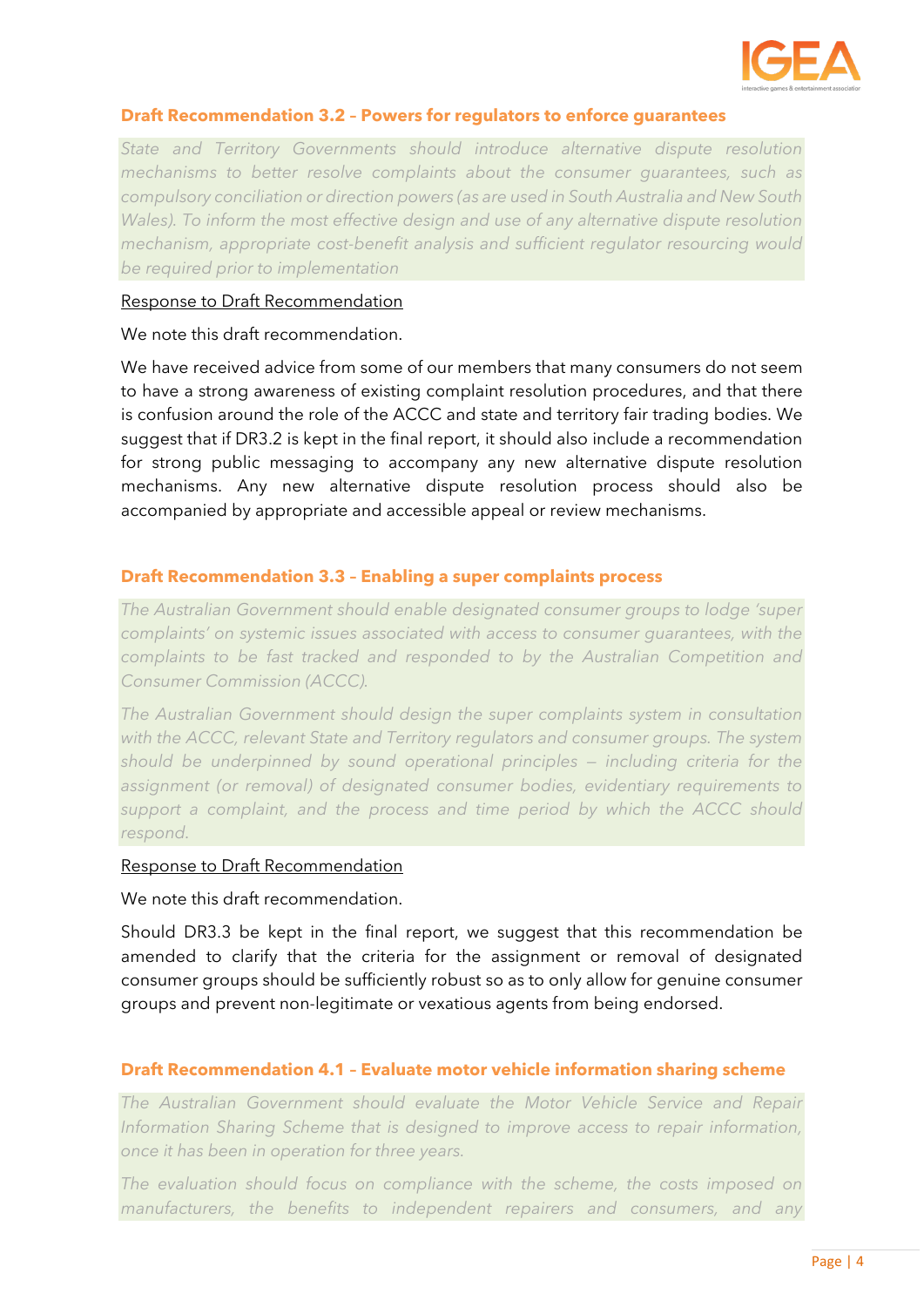

*implementation issues that require changes to the scheme, including consideration of whether the scheme should continue.*

#### Response to Draft Recommendation

Nil response - not relevant to our industry.

#### <span id="page-5-0"></span>**Draft Recommendation 4.2 – Additional mandatory warranty text**

*The Australian Government should amend r. 90 of the Competition and Consumer Regulations 2010, to require manufacturer warranties ('warranties against defect') on goods to include text (located in a prominent position in the warranty) stating that entitlements to consumer guarantees under the Australian Consumer Law do not require consumers to use authorised repair services or spare parts.*

#### Response to Draft Recommendation

We do not support this draft recommendation.

While we are of course supportive of improving consumers' level of understanding of their consumer rights, we are concerned that a mandatory requirement to include within a manufacturer's warranty text information related to the consumer's consumer guarantees under the Australian Consumer Law may cause confusion for consumers. Specifically, this additional text may erroneously cause consumers to believe that their entitlements under the voluntary warranty (as opposed to the guarantees) do not require consumers to use authorised repair services or spare parts (which may not necessarily be true). This is because while the consumer guarantees and manufacturers' warranties are two separate objects, this is not necessarily well understood by the general public.

We note that it is already a requirement for a manufacturer's warranty text to state that the product is subject to non-excludable guarantees under Australian Consumer Law and believe that this provides sufficient notice to consumers that they have additional, separate rights.

#### <span id="page-5-1"></span>**Draft Recommendation 7.1 – Improving the management of e-waste**

*The Australian Government should amend the National Television and Computer Recycling Scheme (NTCRS) to allow e-waste products that have been repaired or reused by co-regulatory bodies to be counted towards annual scheme targets.* 

*The exact design features that need to be incorporated into the NTCRS to enable reuse options should be determined in consultation with the scheme's liable parties and coregulatory bodies. The changes should be designed in a way that minimise any adverse incentives, including risks from:* 

• double-counting, where the same products cycle through the scheme without *legitimately being reused*

*• unlawful exports for reuse that result in more products in the informal recycling sector, generating worse health and environmental outcomes.*

*Any future co-regulatory or mandatory product stewardship schemes should also include repair and reuse as options within their targets.*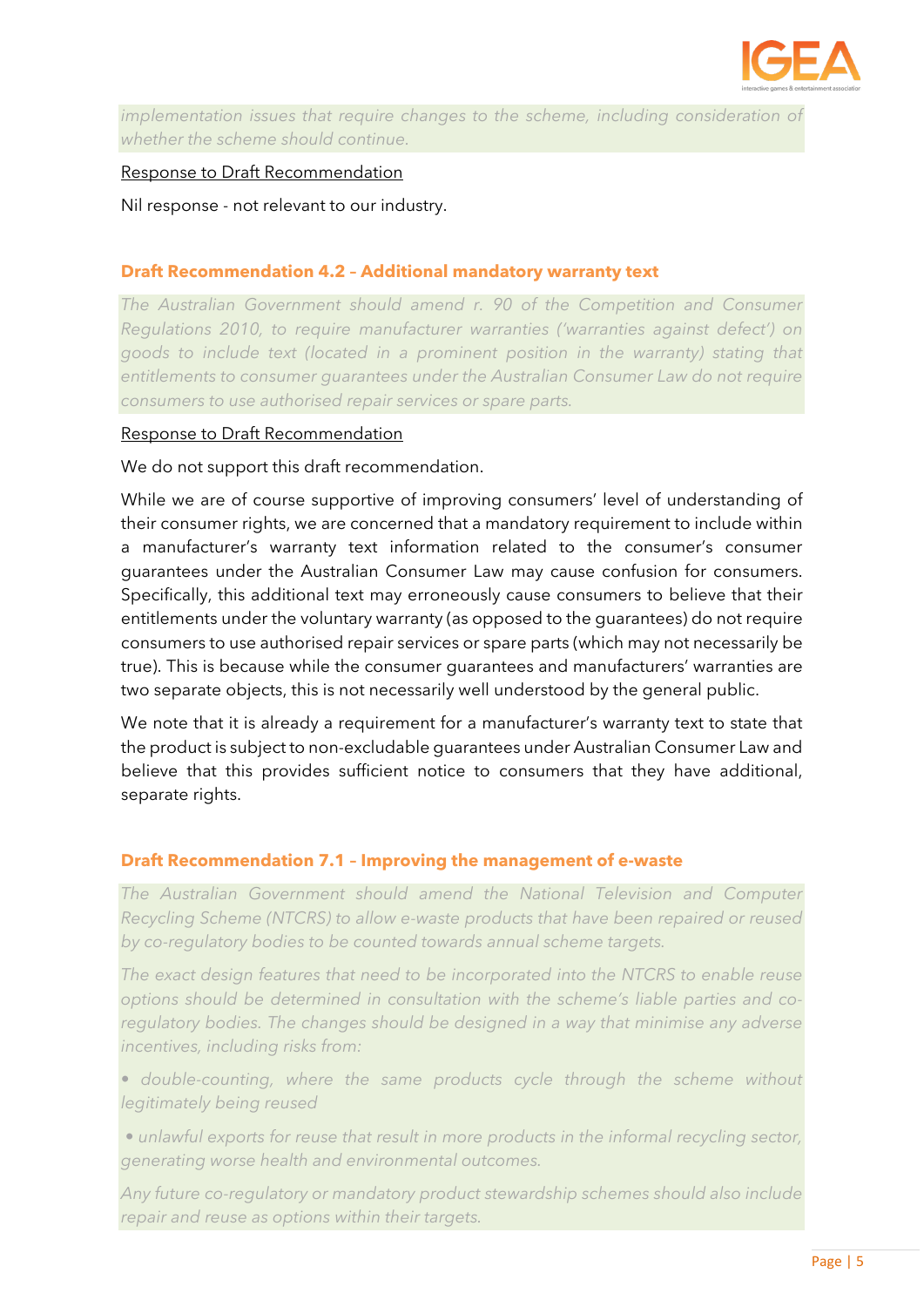

Response to Draft Recommendation

We note this draft recommendation.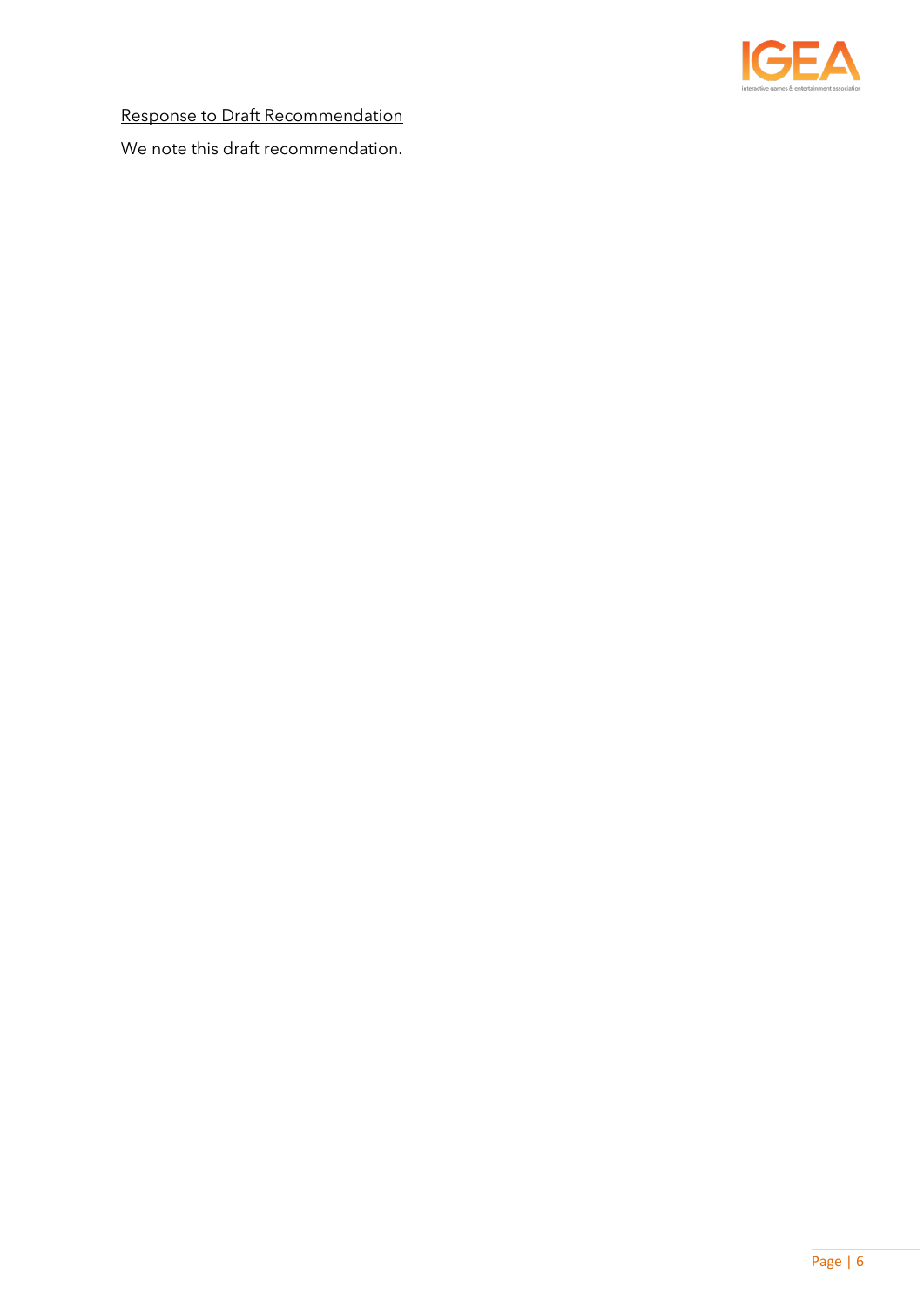

## <span id="page-7-0"></span>**Responses to Information Requests**

#### <span id="page-7-1"></span>**Information Request 3.1 – Repair facilities, spare parts and software updates**

*To better understand whether consumers have reasonable access to repair facilities, spare parts and software updates, the Commission is seeking further information on:* 

*• whether consumers have faced difficulties accessing spare parts or repair facilities under guarantees when their product breaks or develops a fault, including specific examples of the type and age of the product, and the costs incurred by the consumer* 

*• costs and benefits of businesses being required to hold physical spare parts or operate repair facilities for fixed periods of time* 

• whether consumers are experiencing problems using their products due to a software *fault or lack of software updates, including specific examples where manufacturers have not addressed the problem because of claims that it is not covered by consumer guarantees* 

*• the costs and benefits of requiring that software updates be provided by manufacturers for a reasonable period of time after the product has been purchased.*

#### Response to Information Request

#### *Dot points #1 and #3 (consumer difficulties)*

While we note that dot points one and three are primarily aimed at responses from consumers, we will make some general points.

As outlined in our initial submission to the Commission, our members who make video game consoles offer exemplar after-purchase repair services, which are generally provided at or below cost. In addition to the importance of customer service in our industry, the business model of video games means that it is in the financial interest of console makers for their customers to have well-functioning and reliable devices that last for years. As we noted, our members that make consoles have advised us that they are not aware of any evidence that the existing consumer guarantees regarding repairs are ineffective, nor of any non-compliance in our sector, nor that customers face difficulties in obtaining repairs.

As further outlined in our initial submission, console makers also provide essential software updates for their devices for far longer than likely the vast majority of other electronic products. For instance, it is common for consoles to still receive essential updates for well over a decade after their initial release.

More broadly, we also highlight some of the draft findings of the Commission that appear to paint a picture that consumers are facing few problems with obtaining repair remedies, including the fact that:

- The Australian Consumer Law already provides consumers with considerable legislative rights to obtain a remedy for defective products through the consumer guarantees (Draft Finding 3.1).
- Only a few hundred of the almost 100,000 contacts that the ACCC has received concerning the Australian Consumer Law relate to repairs or spare parts.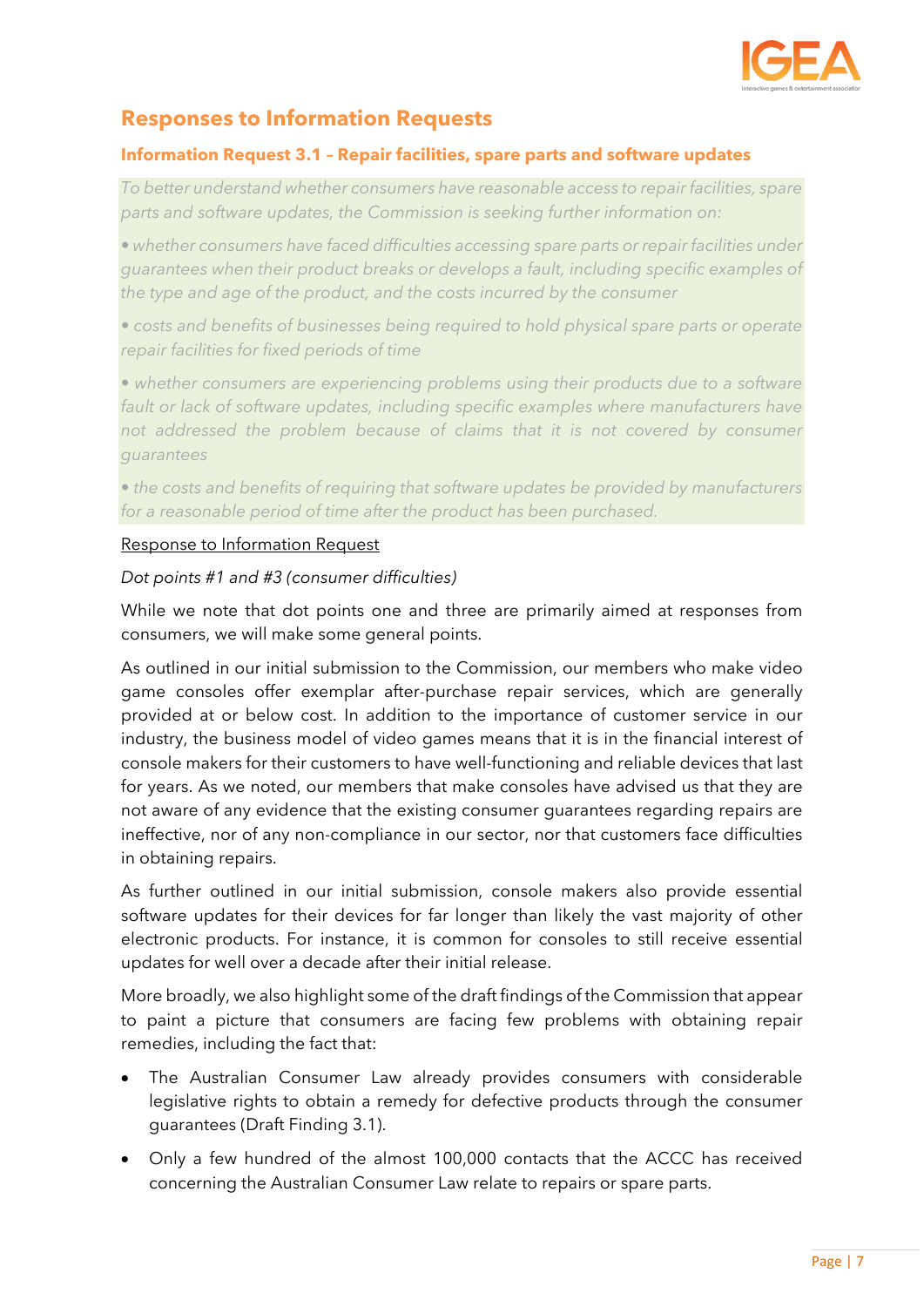

• Very few manufacturers choose to opt-out of the requirement to ensure repair facilities and spare parts are reasonably available.

#### *Dot point #2 (physical spare parts and repair facilities)*

We do not support this policy idea.

In relation to dot point two, our view is that the existing consumer guarantees (that a manufacturer will take reasonable action to ensure that facilities for repair, and parts for the product, are reasonably available for a reasonable period, after the product is supplied) is both effective for consumers as well as provides vital flexibility to manufacturers to meet these expectations in the most suitable and appropriate way. In light of the findings in the draft report that the Commission has already stated that there is limited evidence that manufacturers are not fulfilling their obligations regarding access to physical spare parts under the consumer guarantees, we do not see a need for any changes to the existing policy approach in this area.

We are particularly concerned that imposing a fixed period during which a business would be required to hold physical spare parts or operate repair facilities would impose an unreasonably inflexible burden, noting the vast variety of sectors and products it would apply to. For example, a single fixed period of time might be manageable for businesses that supply only a handful of high value goods that only change every couple of years (such as automotive dealers), but it would be unmanageable, prohibitively costly, and burdensome to businesses that supply hundreds of lower value products and rotate their stock routinely (such as discount retail stores and their suppliers). For example, a requirement on the latter to hold spare parts and operate repair facilities for a \$5 Christmas light that it only sold for a few weeks several Decembers ago would clearly be an impracticable regulatory burden. It also may result in inventories of spare parts that go unused, creating environmental impacts associated with manufacture and eventual disposal.

The draft report correctly identifies that there are compliance costs related to increasing a business's requirements for holding spare parts, especially as the parts inevitably degrade or need to be disposed of (likely significantly adding to the volume of e-waste in Australia, one of the issues that the 'right to repair' movement is intended to reduce). This requirement will be particularly frustrating to businesses where the fixed period of time, being an inflexible approach, is not in alignment with their consumer's actual demand for these parts. While the draft report suggests that 3D printing could help to reduce this problem in the future, the reality is that 3D printing does not presently provide a solution for the vast majority of businesses and may not do so for many years.

This also leads to the question as to how long the fixed period of time should be set for the availability of spare parts. There may be as many answers to this question as there are types of products. Any chosen fixed period of time will inevitably lead to some sectors where this period of time may be reasonable, and many others where it is not. We also question whether a fixed period of time will even always be a workable approach for the same product over its life cycle. As an example, while a requirement for a manufacturer to hold spare parts for, say five years, may be reasonable for a product that has just been introduced into the market, it is questionable whether that same timeframe would still be appropriate many years later when the product is at the end of its product cycle and has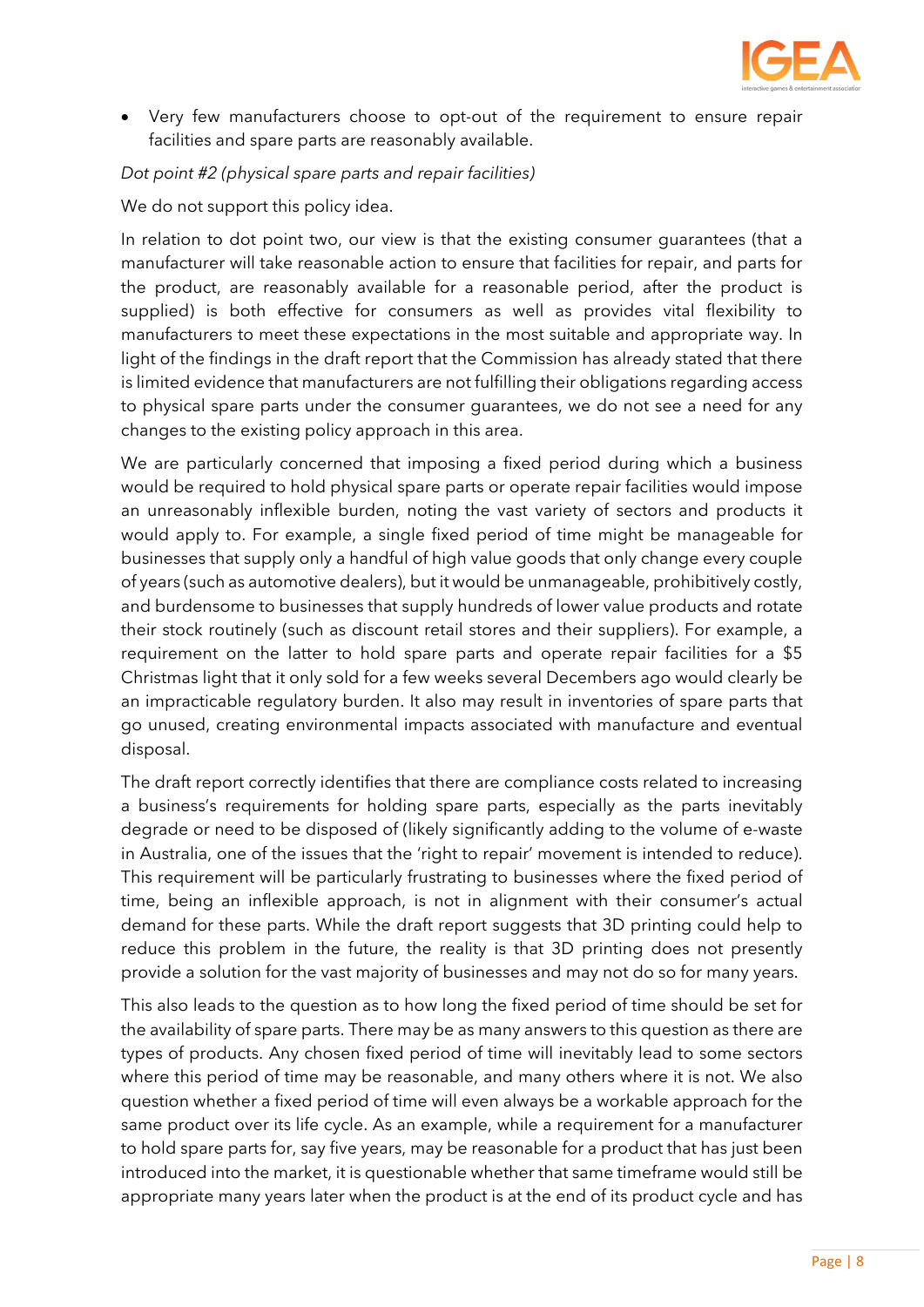

been heavily reduced for clearance in reflection of that. In these cases, the current flexible 'reasonable time' approach under the Australian Consumer Law is more practical.

*Dot point #4 (software updates)*

We note this policy idea.

In contrast to the previous policy idea, dot point four takes a better approach as it canvasses a "*reasonable period of time*" rather than a fixed period of time. As discussed, our industry already provides software updates for an extended period of time and most likely our members would be able to meet such a requirement more easily than other sectors. However, we again reiterate our earlier point that as the Commission has identified the fact that Australia has strong consumer protection laws and has found no evidence of widespread issues concerning access to repairs or spare parts in Australia, including from a software perspective. Therefore, we see no pressing need for such broad reform. If the basis of this policy idea is primarily concerned with certain sectors, such as the automobile or agricultural equipment sectors, then we argue that it should be aimed specifically at those or other sectors according to evidence.

#### <span id="page-9-0"></span>**Information Request 4.1 – Consumer harm from limits on access to repair supplies**

*The Commission is seeking feedback and evidence on its preliminary assessment of consumer harm (chapter 4) in repair markets for agricultural machinery, mobile phones and tablets. In particular:*

*• is there any evidence of systematic differences in quality, safety or security between authorised and third-party repairers? If so, what is the cost to manufacturers (for example, damaged brand reputation, determining the cause of a fault, or other liability issues)?* 

• what is the size of the repair market compared to the primary market? What proportion *of repairs are conducted by authorised repairers?* 

*• how difficult is it for consumers to estimate the lifecycle costs of these products at the time of purchase?* 

*• to what extent are consumers locked in to using authorised repairers (for example, can consumers easily switch to other products or non-manufacturer repair supplies)?* 

*• is competition in the primary market sufficient to compensate consumers for any harm in the repair market (as indicated by low concentration and/or barriers to entry)?* 

*• to what extent are consumers harmed by less choice, high transportation or travel costs, delays, and inconvenience, particularly in regional and remote locations?* 

*The Commission is also interested in evidence of where there is substantial consumer harm in other repair markets, including but not limited to medical equipment and high*end watches (which were raised as areas of concern by participants to this inquiry) as well *as construction machinery.*

#### Response to Information Request

No substantive response - not relevant to our industry.

While IGEA does not represent the general mobile phone and tablet industry, some of our members do supply these products and their advice is that there is significant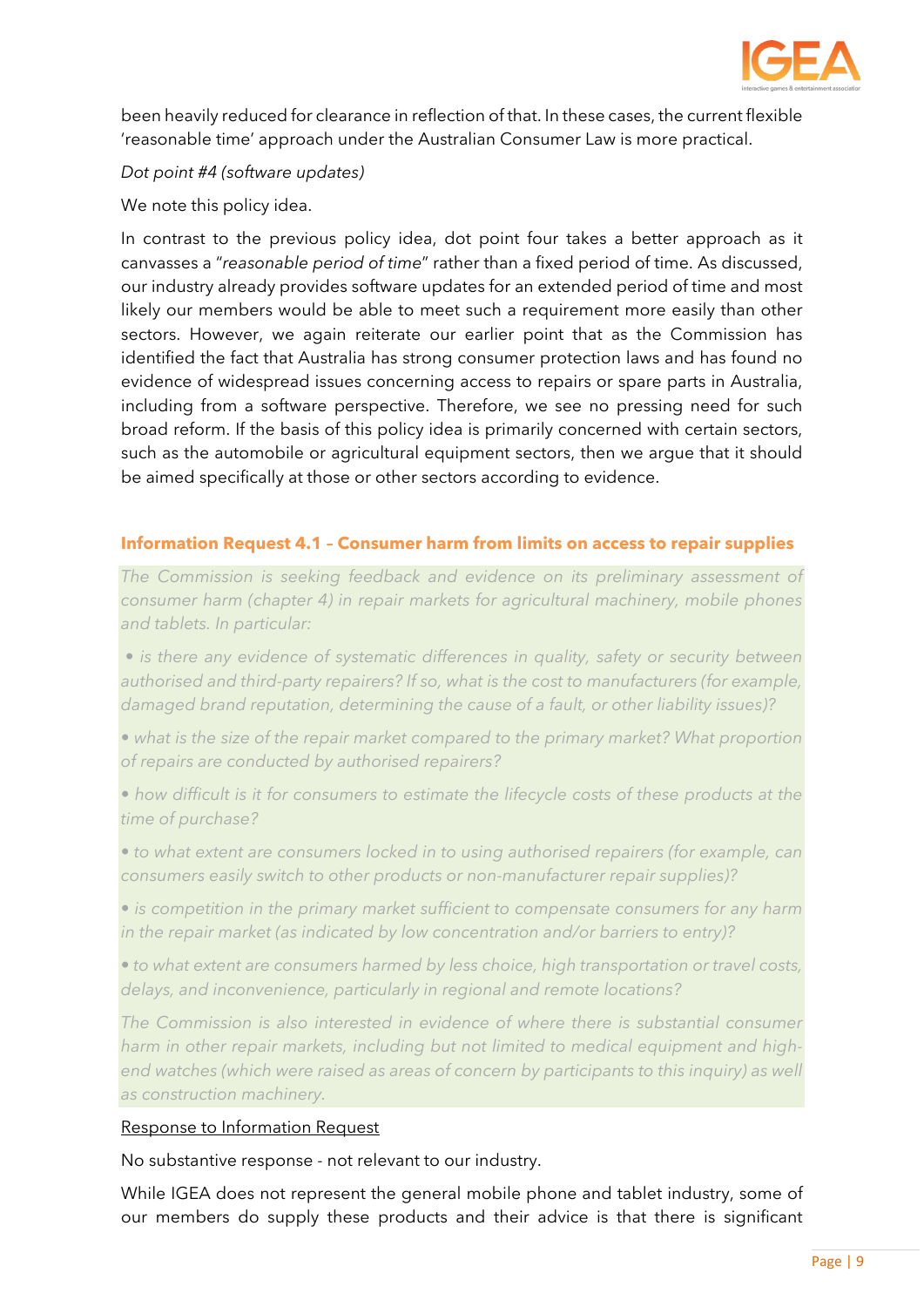

competition in the primary market, with tablets and particularly mobile phones amongst the most fiercely competitive in the consumer electronics market. Consumers are, essentially, spoilt for choice at almost every price point in this space. Similarly, the phone and tablet sector supports an extensive third party repair market, as is evidenced by the fact that most large shopping centres across Australia will typically have at least one independent mobile phone repair shop. For example, the closest shopping centre to the author, Westfield Parramatta in Sydney, currently has five mobile phone repair shops [listed on its directory](https://www.westfield.com.au/parramatta/browse-stores/electronics-and-technology) (Mobile Experts, Phone City, Phone Mechanic and two separate branches of Dr Boom) and several more on the surrounding streets.

#### <span id="page-10-0"></span>**Information Request 4.2 – A positive obligation to provide access to repair supplies**

*The Commission is seeking feedback and evidence on the costs and benefits of different approaches to designing and implementing a positive obligation on original equipment manufacturers to provide access to repair supplies to third-party repairers. In particular:* 

*• evidence on the effectiveness of positive obligation schemes overseas (such as motor vehicle repair information schemes in the United States and Europe, and spare parts requirements in Europe)* 

*• should a positive obligation be applied across all product markets or targeted towards particular product markets? If so, which product markets, and why?* 

• should a positive obligation mandate access to all repair supplies or a subset of repair *supplies (such as repair information, spare parts, or diagnostic tools)?* 

*• how should a positive obligation be implemented and enforced in practice?*

#### Response to Information Request

We do not support this policy idea, as least as it relates to the video games sector.

Our response to IR 4.2 is that any consideration of additional regulatory requirements for industry sectors, such as a positive obligation to provide access to repair supplies, should be based on evidence. We therefore note that the Commission's draft report has found that there is no evidence of systemic competition problems in repair markets (Draft Finding 4.2).

If a recommendation for a positive obligation to provide access to repair supplies is retained in the final report, it should not be applied across all product markets, but targeted only towards product markets where competition issues have clearly been identified. We again note that we are not aware of any issues raised by stakeholders during the Commission's consultation process concerning third party access to repair supplies for gaming consoles, and that we are not aware of any submissions that were made by third-party repairers that identified problems in our sector. As we advised in our previous submission, all three current generation game consoles have favourable iFixit reparability scores, and the tools needed to access them are already readily accessible to both professional and hobbyist repairers.

Finally, an unintended consequence of a broad positive obligation in our sector may be that console makers are forced to provide the means or tools for certain third-party, selfclaimed 'repairers' to inappropriately bypass digital locks such as Technological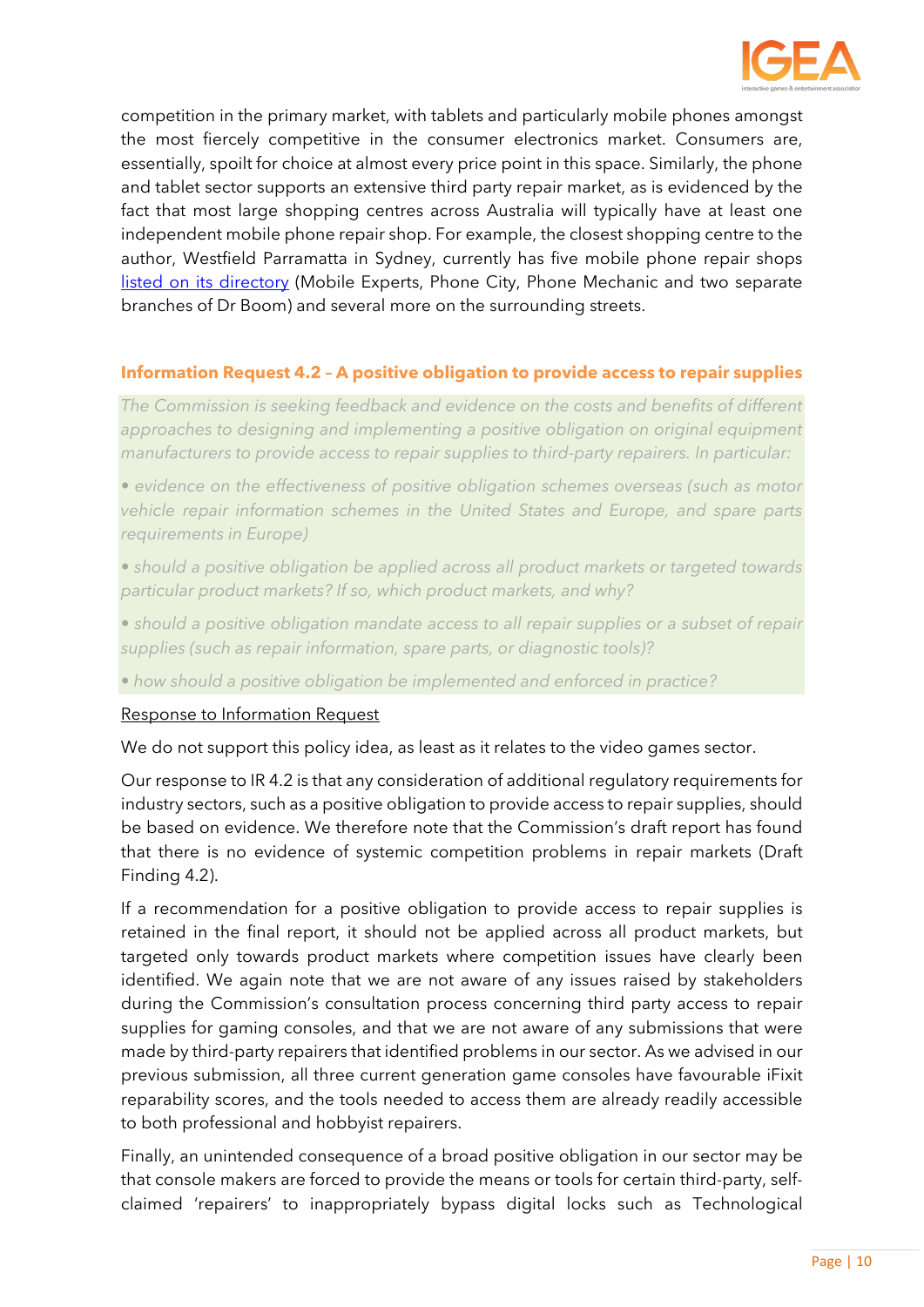

Protection Mechanisms (TPMs). For example, these tools could be used to facilitate intellectual property infringement, such as by removing copyright protections on a device, or to access confidential data, such as by bypassing lock screens to copy a user's sensitive personal information. As there is currently no licensing or certification scheme for the electronic repairers profession, it will be almost impossible for console makers to differentiate between legitimate and illegitimate repairers.

#### <span id="page-11-0"></span>**Information Request 4.3 – A prohibition on warranty void terms**

*The Commission is considering recommending provisions similar to the Magnuson-Moss Warranty Act in the United States, which prohibit manufacturer warranties from containing terms that require consumers to use authorised repair services or parts to keep their warranty coverage. We are seeking feedback and evidence on the costs and benefits of this approach. In particular:* 

*• would manufacturers respond by increasing product prices or making their warranties*  less generous? Would this latter change have any practical impact on consumers given *they are also covered for defects under consumer guarantees?* 

*• how could such a prohibition be designed and communicated to ensure that consumers are aware that voiding terms are now prohibited?* 

*• how could the prohibition be designed to limit manufacturer liability for damage beyond their control? For example, the Magnuson-Moss Warranty Act permits warranty terms that limit manufacturer liability for damage caused by unauthorised repairs or parts, if they can demonstrate third-party fault.* 

*In a similar vein, should terms within end-user license agreements that purport to restrict repair related activities (discouraging third-party repair) also be prohibited? Is a disclosure*  as proposed under draft recommendation 4.2 sufficient or is a legislative prohibition *required?*

#### Response to Information Request

We do not support a prohibition on warranty void terms.

As we stated in our earlier submission, our view is that it is entirely appropriate for manufacturers that choose to voluntarily offer warranties over their products to be able to set the conditions under which those warranties are offered, including the circumstances where those warranties may be voided. As the Commission is aware, these warranties are always in addition to separate, non-excludable consumer guarantees.

For the companies that chose to include such void terms, they may do so for many reasons, including to prevent damage to their products from poorly conducted repairs, to prevent injury to inadequately trained repairers, and to ensure traceability of repairs. As we also noted in our earlier submission, a prohibition on warranty void terms may result in increased costs to manufacturers, which may need to undertake additional work triaging genuine faults from damage caused by poor quality repairs, costs which could be passed onto consumers.

In addition to these costs, it may be difficult and potentially even impossible to diagnose whether a fault was pre-existing or actually caused by non-authorised repairs (and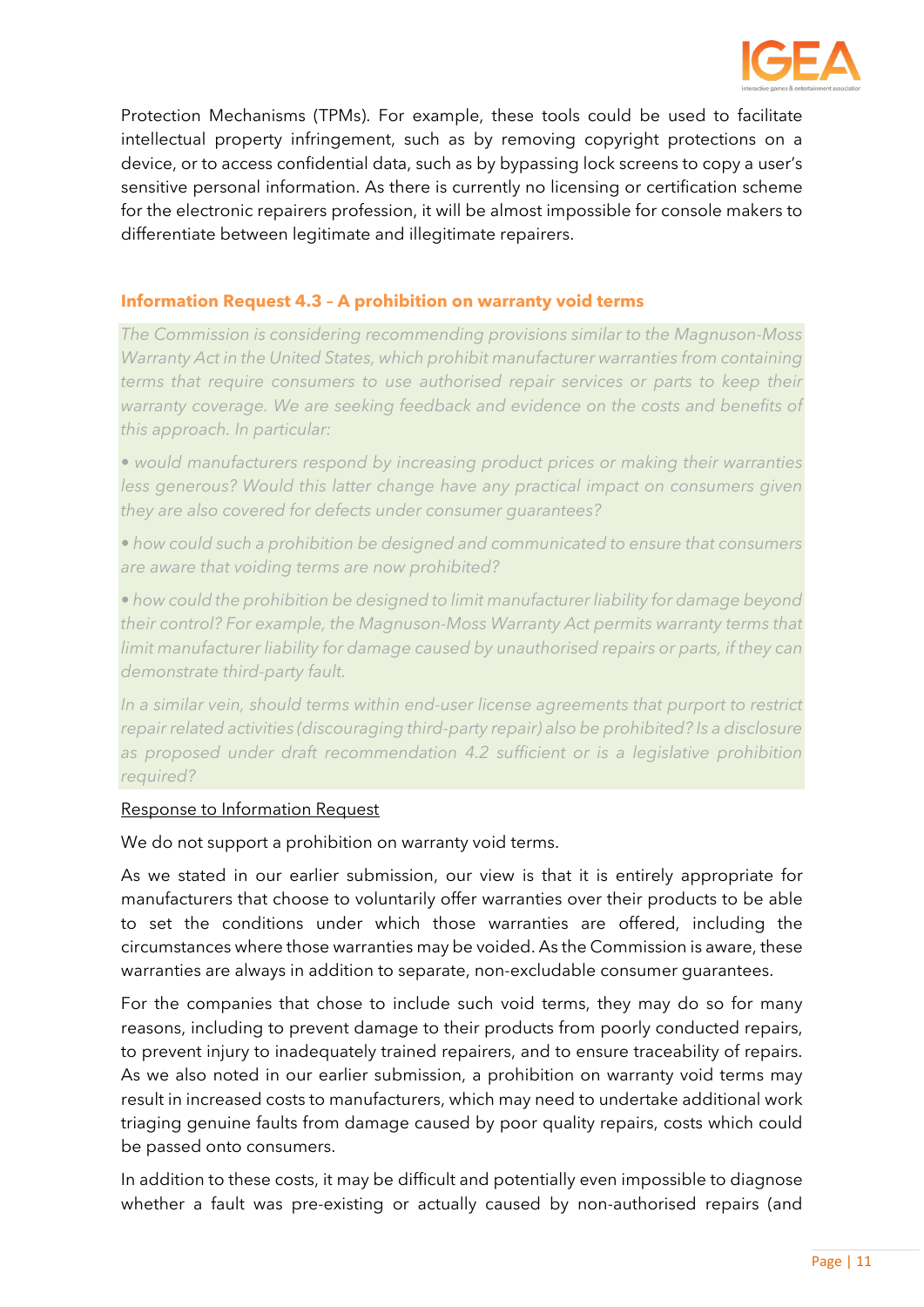

especially tampering). Responding directly to the third dot point (about limiting manufacturer liability), the ability to demonstrate third-party fault is a very heavy burden of proof on manufacturers. An example that we gave in our initial submission was that even though very minor damage to a game console's cooling system caused by a third party could cause the console to overheat and fail, this process could take months or years, and proving the nexus between these two events may be very difficult (and challenging for the customer to accept). While this may not be a major concern for sectors where product tampering is not commonplace, it is a significant concern for the video games sector where the modification of consoles, call "modding", has historically occurred, including to facilitate copyright infringement.

Also, as we had previously advised in our initial submission, the worst possible outcome of a prohibition on warranty void terms would be the harm to consumers if it leads to manufacturers scaling back their voluntary warranties, especially if those warranty terms are currently offered on generous terms. We also note that whether such clauses are included or not does not change the consumers' rights under the consumer guarantees, which are unaffected by whether third party repairs have been carried out or otherwise.

However, should the final report include a recommendation that warranty void terms be prohibited, we recommend that it initially be sector-specific, targeting areas of highest risks. We particularly note the approach taken in the EU where such a prohibition has only been implemented with respect to motor vehicles and a policy decision has been taken not to adopt a general prohibition. Further, damage caused by third party repairs are typically not covered by warranties anywhere in the world, so it is also vital that manufacturers remain able to void their voluntary warranties where sub-standard unauthorised repairs or parts have been undertaken.

Finally, we do not support a prohibition on terms in EULAs covering repair-related activities. EULAs play a vital role in practically every sector and among other things help to protect products and services, their users, other users, third parties, and the significant investment required to develop products. Reform to impose new restrictions on EULAs, even on very targeted issues, may have significant consequences and should not be taken lightly. We note the evidence provided by CHOICE in its submission to the Commission that Australian consumer guarantees generally provide "*strong protections for repair and other fair remedies for defective goods*" and that they are already superior to protections in other territories such as the EU. It is, in our view, therefore unnecessary for the Commission to recommend such a significant change to Australian contract law when the report acknowledges a lack of evidence for widespread competition issues in the repairs market or inability for consumers to obtain appropriate remedies for faults.

#### <span id="page-12-0"></span>**Information Request 5.1 – Improving access to repair information**

*The Commission is considering recommending amendments to intellectual property laws to improve access to repair information through the options outlined in draft finding 5.2. It is seeking views on each option, in particular:* 

*• whether the proposed reform options will assist repairers in accessing repair information, and therefore facilitate third-party repair*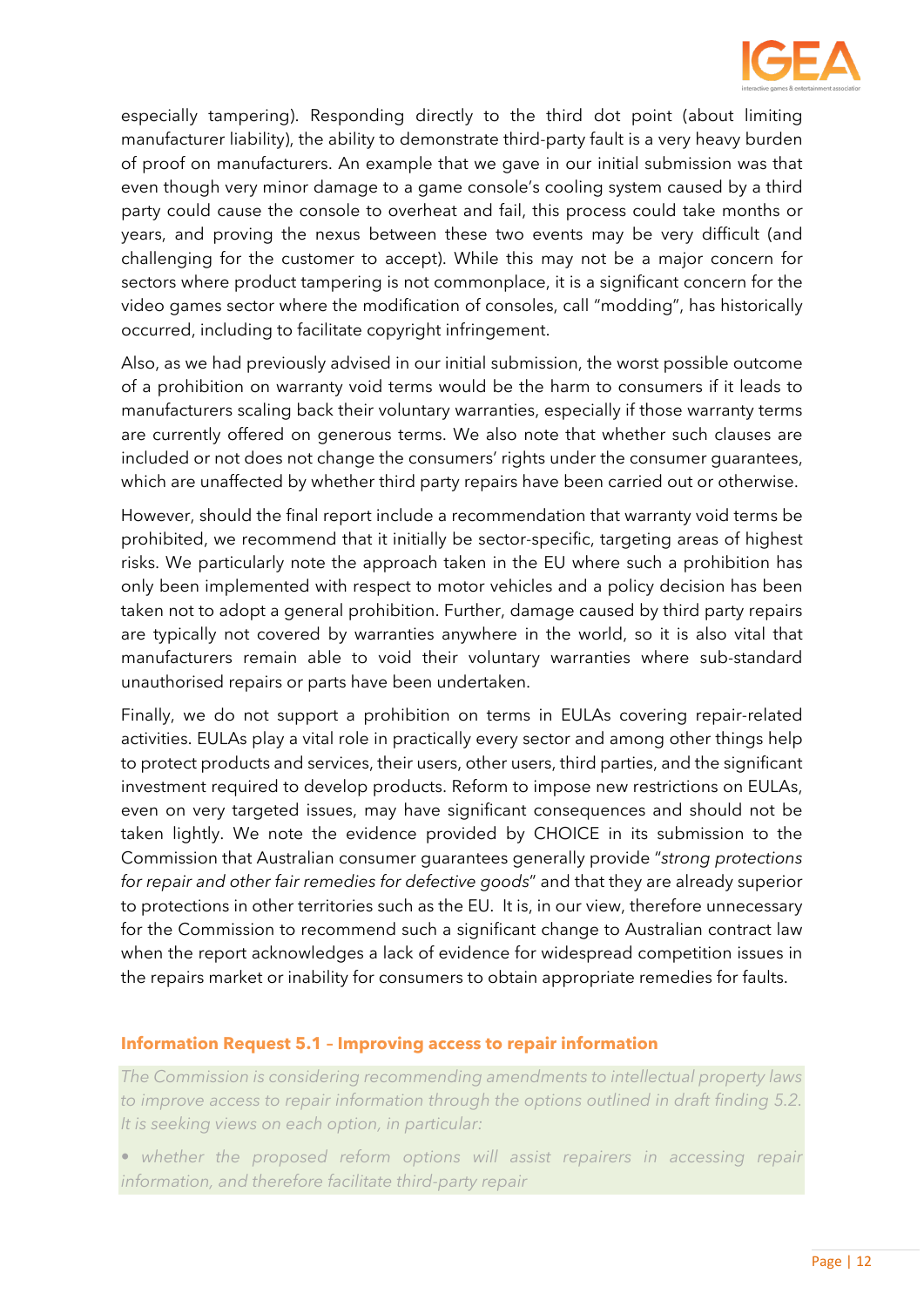

*• what types of contractual arrangements that could override such reforms are most likely to be of concern* 

*• the costs, benefits and risks of pursuing each option.*

#### Response to Information Request

We do not support changing copyright laws specifically for repair-related issues, although it could be added to the areas to be scoped further as a part of the Government's long-term copyright reform agenda.

On intellectual property policy, our overarching position is that we are generally open to considering balanced, fit-for-purpose, and evidence-based reform. Consistent with this position, however, if following this current consultation process the Commission remains of the view that there is only patchy and anecdotal evidence that intellectual property protections are restricting repairs (Draft Finding 5.1), then we believe there is insufficient evidence to recommend amendments to intellectual property laws at this time.

The policy ideas presented at Draft Finding 5.2 flag very significant reforms related to fair use and expanded fair dealing which should not be recommended in the absence of strong evidence that they are absolutely needed. Intellectual property laws are amongst the most complex of all legislation and involve some of the most diverse stakeholder groups, and even minor changes can have far-reaching impacts and Australian governments have historically adopted a very cautious approach to reform of such laws. The policy ideas must also be considered in a global context and will have significant and inevitable consequences abroad. A requirement to allow for the reproduction and sharing of repair information in Australia, for instance, would inevitably lead to that information being widely distributed online, even if such sharing were not allowed, impacting on territories that have not chosen to adopt such policies.

Further, notwithstanding their intended objectives, some of the reforms outlined in Draft Finding 5.2 may increase the intellectual property challenges that our sector faces. As we outlined in detail in our initial submission, parts of which we thank the Commission for referencing in the draft report, the video games industry faces significant threats from hackers, pirates, and other malicious actors – most likely more than any other sector. These are threats that, unfortunately, have historically been linked to a segment of the third-party electronics repair industry. We agree with the conclusion made in the draft report that while removing restrictions may not affect sophisticated malicious actors, it could increase the risks from less sophisticated or less well-resourced hackers who will have better access to necessary resources.

We would also like to respond specifically to the policy idea that has been flagged related to exceptions for circumvention of TPMs.

First, as we have previously discussed in this paper, a requirement for manufacturers to make available the means for repairers to bypass TPMs may be weaponised by malicious actors, particularly as there is no licensing or certification scheme for electronic repairers that would help manufacturers discern between legitimate and illegitimate repairers. For example, these tools could be used to facilitate intellectual property infringement, such as by removing copyright protections on a device, or to access confidential data, such as by bypassing lock screens to copy a user's personal information.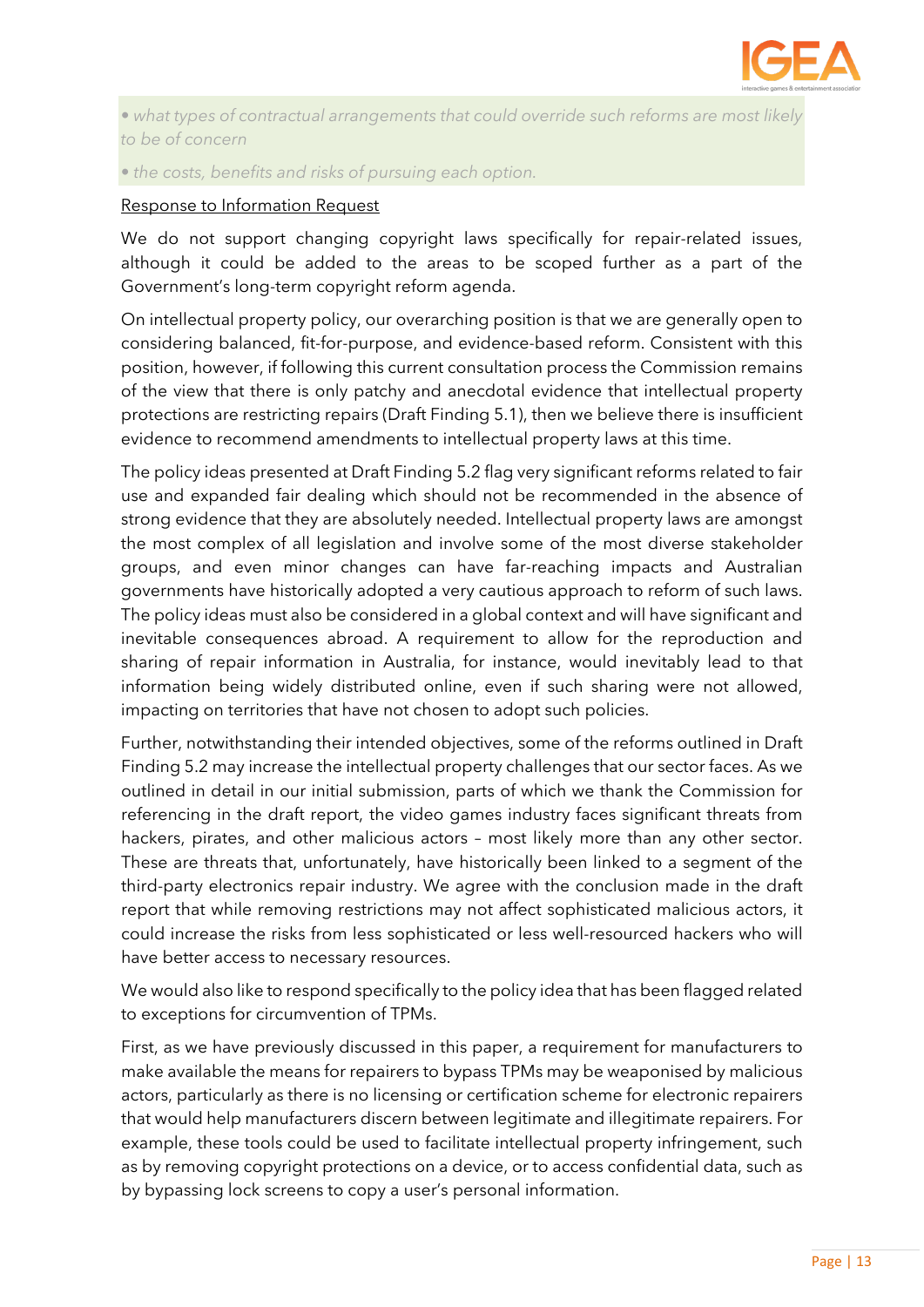

We disagree with the point made in the draft report that "*unauthorised use of copyright material carries with it substantial penalties which would still provide deterrent to nonrepair TPM circumvention*" (p. 16). Unfortunately, the evidence does not support this view of penalties. In our initial submission we highlighted data from the Government's 2019 copyright infringement survey that one-in-five (20%) Australian video game players admitted to consuming unlawful video game content. Since our submission was lodged, the Government has released its 2020 copyright infringement survey, which found that the proportion has risen dramatically to almost one-in-three (31%). Our initial submission also included an (easily found) example of an Australian 'repairer' offering to modify game consoles. We can provide the Commission with other examples of repairers offering these services in plain sight online. It is clear that the threat of penalties is not providing a strong deterrent to video game piracy.

Finally, we remind the Commission that while the draft report is correct in noting that the US Library of Congress in 2018 did issue a temporary three-year exemption permitting circumvention of TPMs for a range of purposes, some of which involve repair, video game devices were specifically not covered by this exemption in recognition of the specific and harmful intellectual property infringement challenges that our sector faces.

However, if the Commission does conclude that there are potential issues with the intellectual property framework, we suggest that it would be most prudent to make a recommendation for the Department of Infrastructure, Transport, Regional Development and Communications to investigate this matter further. The Department is best placed to consider the extent of the problem, what reform options would or would not be feasible, and to undertake the thorough stakeholder consultations that will be necessary.

#### <span id="page-14-0"></span>**Information Request 6.1 – Product labelling scheme**

*The Commission is seeking further evidence on the significance of information gaps that might contribute to premature obsolescence, including:* 

*• the specific type of information gaps (such as on product repairability, durability, or the environmental impacts of products) that prevent consumers from making informed purchase decisions* 

• the significance of these information gaps (for example, the cost to consumers from *obtaining information independently)* 

*• evidence that these gaps are undermining the efficient operation of the market (for*  example, evidence that consumers are systematically overestimating product durability *and repairability when making purchase decisions)* 

*• whether these information gaps affect specific types of products more than others.* 

*The Commission is also seeking input on how government and industry might work together to design a product labelling scheme to maximise the net benefits to consumers and the community.*

#### Response to Information Request

We are encouraged by the Commission's finding in the draft report that there is no evidence of any widespread practice of intentional product obsolescence. In our initial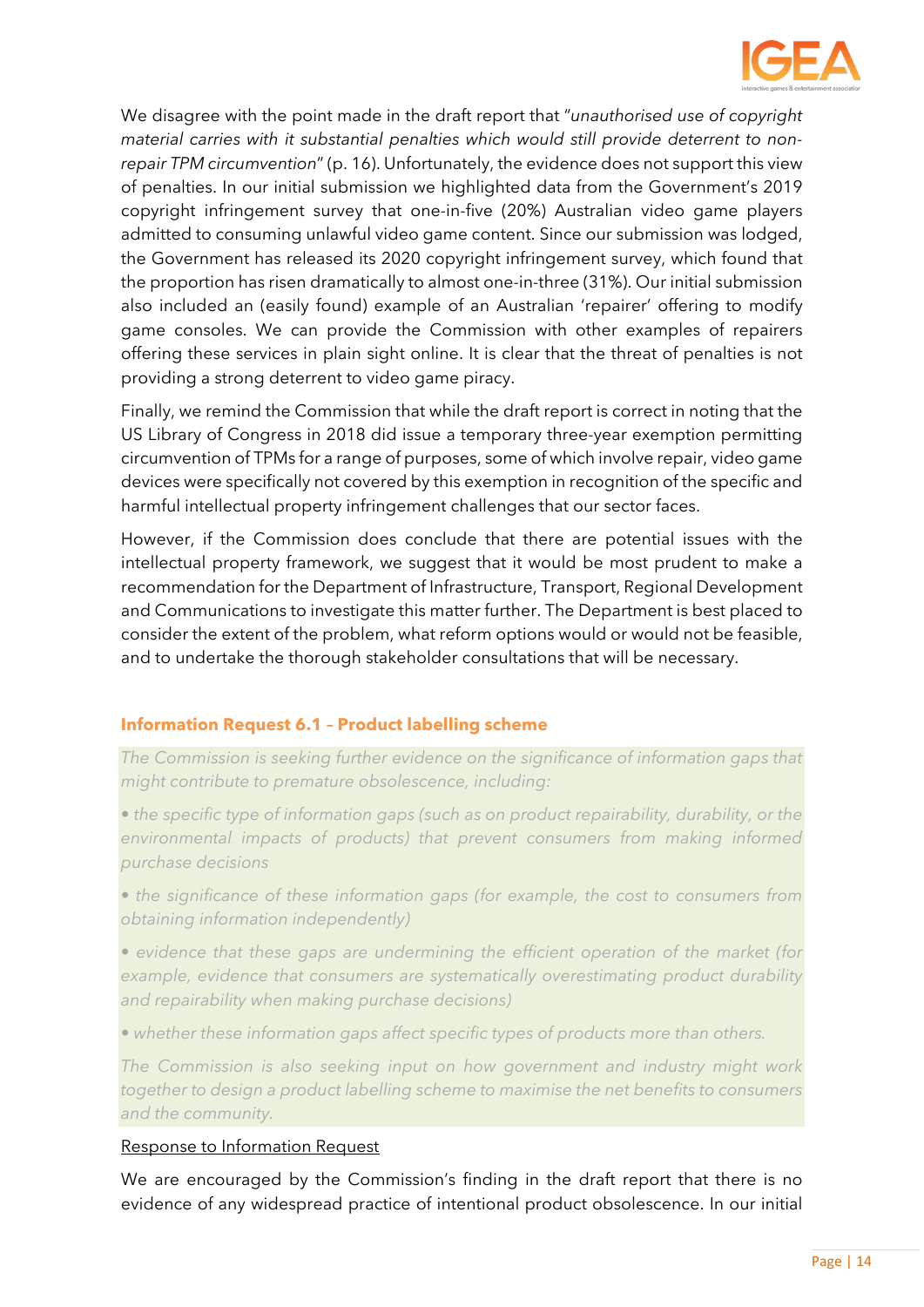

submission we have already provided significant evidence that premature product obsolescence does not exist in the games industry, which we draw the Commission's attention to.

We also do not support the introduction of a product labelling scheme at this time.

The implementation of such a scheme will impose significant compliance costs on industry and the extent of any benefits are not clear. Unlike potentially in decades past, consumers and repairers now have access to extensive third-party information about the repairability of products and how to undertake repairs, from tutorials on video-sharing sites that are often available within days or even hours after a product is released, to comprehensive third party resources like IFixit, which provide independent repairability ratings and other guidance. Consumers and repairers can also easily purchase the tools they need to obtain repairs on most common household goods.

As per our original submission, we recommend that Australia wait until information is available on the effectiveness and challenges of the product labelling scheme that has only this year been introduced in France, especially considering it remains the only scheme of this kind in the world. The French repairability index scheme provides an opportunity to observe and learn, and if a decision to adopt a similar scheme is taken in the future, to implement improvements.

However, if the Commission decides to include a recommendation in support of a product labelling scheme in Australia, we ask that a cautious approach be taken and that the recommendation be framed around a suitable agency, such as the ACCC, being tasked with initially scoping out the feasibility of such a scheme and to undertake industry consultations and to monitor emerging repairability standards. The recommendation could also specify that a future product labelling scheme in Australia be limited to targeted sectors and products, similar to the French approach (we note that game devices are not within the scope of the French scheme).

Scoping and industry consultation will also help to ensure any potential future model identifies areas for practically improving upon the French scheme. For example, we understand that the French scheme applies a single inflexible points approach that covers multiple and often very diverse product types, which could be improved upon by adopting bespoke points approaches for different types of products. The French scheme also currently does not provide points for products whose manufacturers provide high quality or above standard after-purchase repair services, a gap that we believe may paint an incorrect picture of a product's repairability. These are issues that can only be drawn out in thorough and essential industry consultation processes.

Finally, it is vital that any hypothetical product labelling scheme in the future recognise that repairability does not exist in a vacuum and that product makers must unavoidably find a balance between repairability and other design priorities (including factors that consumers will consider to be more important). For example, in the consumer electronics space, consumers are increasingly demanding thinner devices and increased water resistance, which may involve an unavoidable trade-off in terms of repairability. The design of any future labelling scheme must reflect the need to strike this balance.